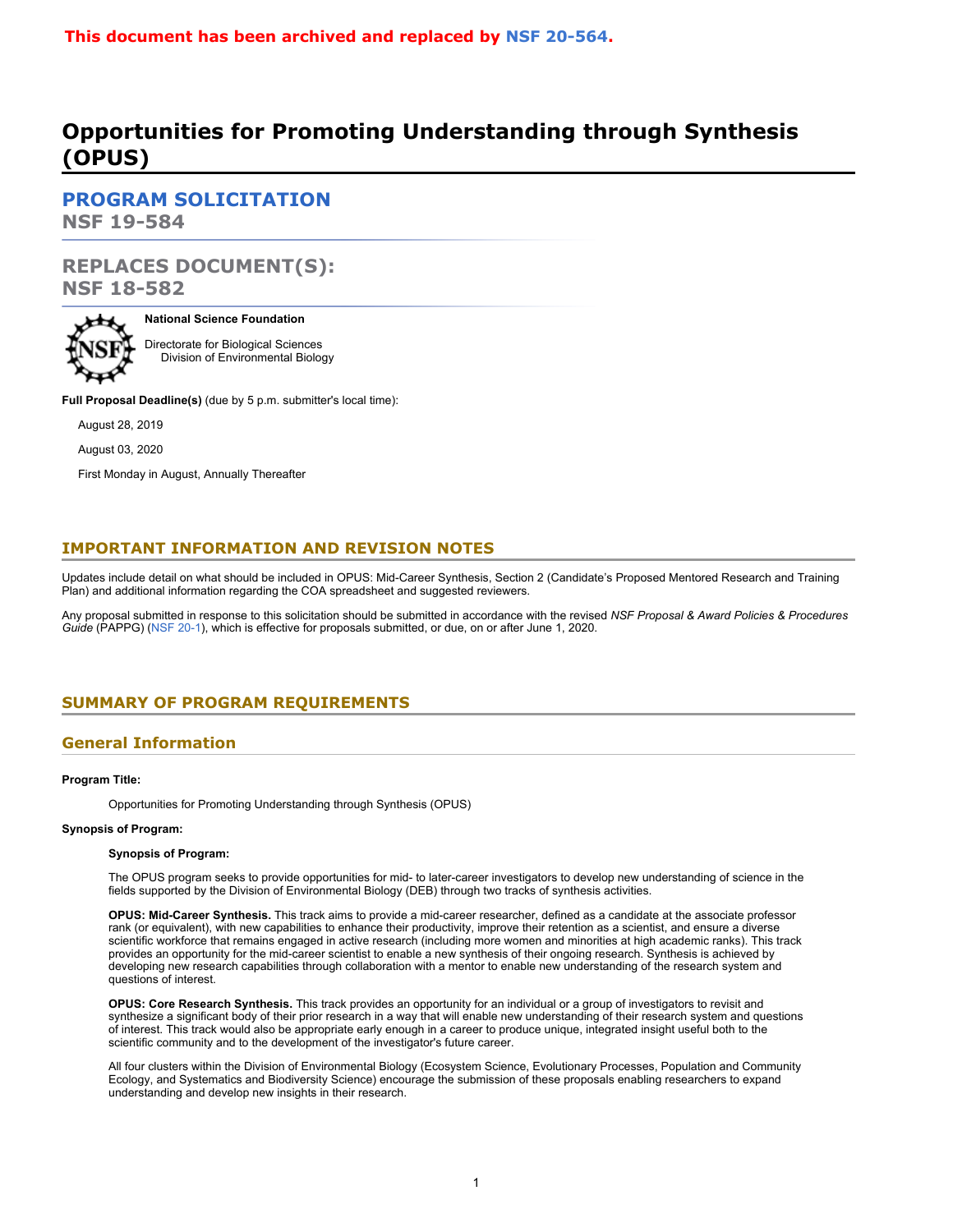#### **Cognizant Program Officer(s):**

*Please note that the following information is current at the time of publishing. See program website for any updates to the points of contact.*

- Leslie J. Rissler, telephone: (703) 292-4628, email: [lrissler@nsf.gov](mailto:lrissler@nsf.gov)
- Daniel S. Gruner, telephone: (703) 292-7946, email: [dgruner@nsf.gov](mailto:dgruner@nsf.gov)
- Ford Ballantyne, telephone: (703) 292-8037, email: [fballant@nsf.gov](mailto:fballant@nsf.gov)
- Amanda Ingram, telephone: (703) 292-4811, email: [aingram@nsf.gov](mailto:aingram@nsf.gov)

#### **Applicable Catalog of Federal Domestic Assistance (CFDA) Number(s):**

47.074 --- Biological Sciences

### **Award Information**

#### **Anticipated Type of Award:** Standard Grant

**Estimated Number of Awards:** 8 to 15

Annually. Anticipated award size is \$175,000-\$350,000.

**Anticipated Funding Amount:** \$1,000,000 to \$3,000,000

per year, depending upon the availability of funds.

### **Eligibility Information**

#### **Who May Submit Proposals:**

Proposals may only be submitted by the following:

- Institutions of Higher Education (IHEs) Two- and four-year IHEs (including community colleges) accredited in, and having a campus located in the US, acting on behalf of their faculty members. Special Instructions for International Branch Campuses of US IHEs: If the proposal includes funding to be provided to an international branch campus of a US institution of higher education (including through use of subawards and consultant arrangements), the proposer must explain the benefit(s) to the project of performance at the international branch campus, and justify why the project activities cannot be performed at the US campus.
- Non-profit, non-academic organizations: Independent museums, observatories, research labs, professional societies and similar organizations in the U.S. associated with educational or research activities.

#### **Who May Serve as PI:**

**OPUS: Mid-Career Synthesis (OPUS: MCS):** PIs must be at the Associate Professor rank (or equivalent; see Additional Eligibility Information).

**OPUS: Core Research Synthesis (OPUS: CRS):** There are no restrictions on who can be a PI. In cases where multiple scientists have worked collaboratively, an OPUS award will provide support for collaboration on a synthesis.

#### **Limit on Number of Proposals per Organization:**

There are no restrictions or limits.

#### **Limit on Number of Proposals per PI or Co-PI:**

There are no restrictions or limits.

### **Proposal Preparation and Submission Instructions**

#### **A. Proposal Preparation Instructions**

- **Letters of Intent:** Not required
- **Preliminary Proposal Submission:** Not required
- **Full Proposals:**
	- Full Proposals submitted via FastLane: *NSF Proposal and Award Policies and Procedures Guide* (PAPPG) guidelines apply. The complete text of the PAPPG is available electronically on the NSF website at: [https://www.nsf.gov/publications/pub\\_summ.jsp?](https://www.nsf.gov/publications/pub_summ.jsp?ods_key=pappg) [ods\\_key=pappg.](https://www.nsf.gov/publications/pub_summ.jsp?ods_key=pappg)
	- Full Proposals submitted via Research.gov: *NSF Proposal and Award Policies and Procedures Guide* (PAPPG) guidelines apply. The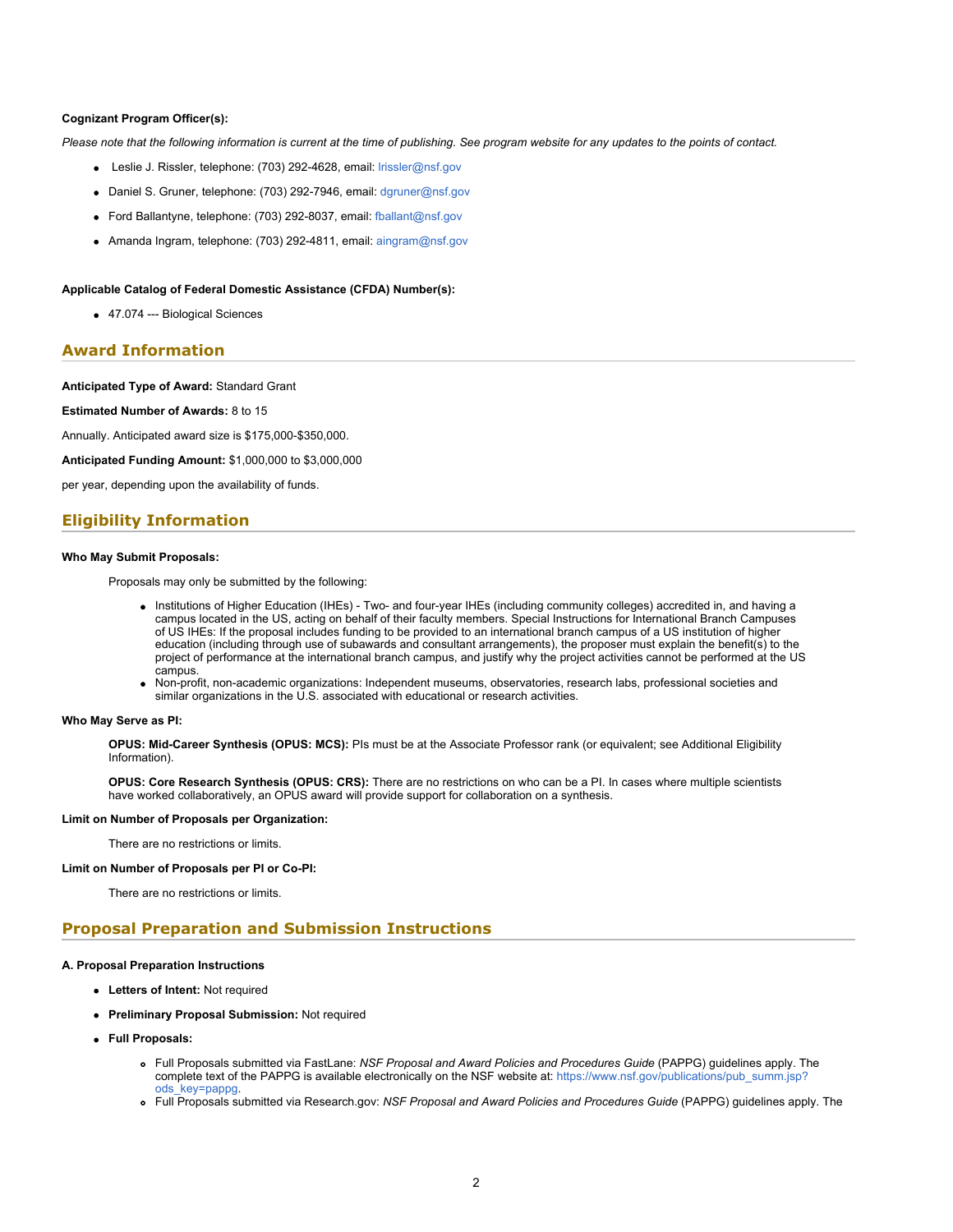complete text of the PAPPG is available electronically on the NSF website at: [https://www.nsf.gov/publications/pub\\_summ.jsp?](https://www.nsf.gov/publications/pub_summ.jsp?ods_key=pappg) [ods\\_key=pappg.](https://www.nsf.gov/publications/pub_summ.jsp?ods_key=pappg)

Full Proposals submitted via Grants.gov: *NSF Grants.gov Application Guide: A Guide for the Preparation and Submission of NSF Applications via Grants.gov* guidelines apply (Note: The *NSF Grants.gov Application Guide* is available on the Grants.gov website and on the NSF website at: [https://www.nsf.gov/publications/pub\\_summ.jsp?ods\\_key=grantsgovguide](https://www.nsf.gov/publications/pub_summ.jsp?ods_key=grantsgovguide)).

#### **B. Budgetary Information**

**Cost Sharing Requirements:**

Inclusion of voluntary committed cost sharing is prohibited.

**Indirect Cost (F&A) Limitations:**

Not Applicable

**Other Budgetary Limitations:**

Other budgetary limitations apply. Please see the full text of this solicitation for further information.

#### **C. Due Dates**

**Full Proposal Deadline(s)** (due by 5 p.m. submitter's local time):

August 28, 2019

August 03, 2020

First Monday in August, Annually Thereafter

### **Proposal Review Information Criteria**

#### **Merit Review Criteria:**

National Science Board approved criteria. Additional merit review criteria apply. Please see the full text of this solicitation for further information.

### **Award Administration Information**

#### **Award Conditions:**

Standard NSF award conditions apply.

#### **Reporting Requirements:**

Standard NSF reporting requirements apply.

### <span id="page-2-0"></span>**TABLE OF CONTENTS**

#### **[Summary of Program Requirements](#page-0-0)**

- I. **[Introduction](#page-3-0)**
- II. **[Program Description](#page-3-1)**
- III. **[Award Information](#page-3-2)**
- IV. **[Eligibility Information](#page-3-3)**
- V. **[Proposal Preparation and Submission Instructions](#page-4-0)**
	- A. [Proposal Preparation Instructions](#page-4-0) B. [Budgetary Information](#page-6-0)
		- C. [Due Dates](#page-6-1)
		-
	- D. [FastLane/Research.gov/Grants.gov Requirements](#page-7-0)
- VI. **[NSF Proposal Processing and Review Procedures](#page-7-1)** A. [Merit Review Principles and Criteria](#page-8-0)
	- B. [Review and Selection Process](#page-9-0)
- VII. **[Award Administration Information](#page-9-1)**
	- A. [Notification of the Award](#page-9-2)
		- B. [Award Conditions](#page-9-3)
	- C. [Reporting Requirements](#page-9-4)
- VIII. **[Agency Contacts](#page-10-0)**
- IX. **[Other Information](#page-10-1)**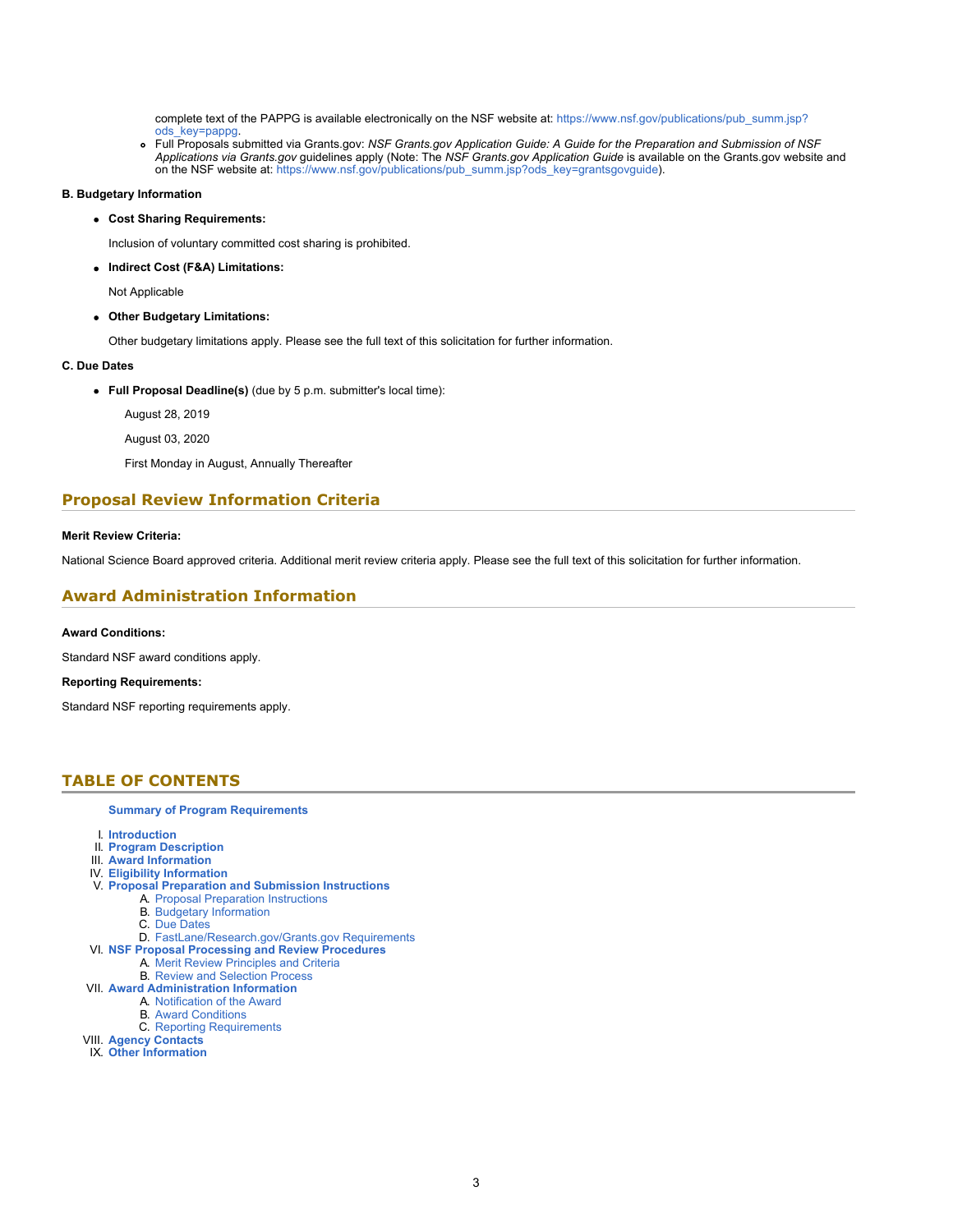### <span id="page-3-0"></span>**I. INTRODUCTION**

All four clusters within the Division of Environmental Biology (Population and Community Ecology, Ecosystem Science, Evolutionary Processes, and Systematics and Biodiversity Science) encourage the submission of OPUS proposals enabling researchers to expand understanding and develop new insights in their research programs. The subject matter of the proposed activities must be appropriate to the program descriptions of one or more of the four clusters within the Division of Environmental Biology.

### <span id="page-3-1"></span>**II. PROGRAM DESCRIPTION**

Synthesis is an essential component of scientific inquiry, and it takes time to successfully accomplish. An academic career often does not provide the uninterrupted stretches of time necessary for acquiring and building new skills to enhance one's research program, or for reflecting on and synthesizing one's research. Many mid-career scientists understand that acquiring and synthesizing new skills or conceptual areas into their research program could enhance their scientific productivity and the quality of their research, including that of all mentored personnel (e.g., undergraduates, graduate students, postdocs, and colleagues). Likewise, scientists who have enjoyed a long career may accumulate a significant body of work that would benefit from synthesis and an inclusive reconsideration of their research program as a whole. Without such syntheses, the full importance of disaggregated products is often lost, which denies current and future students, as well as young investigators, the added value of the synthetic work. To encourage synthetic studies, the Ecosystem Science, Evolutionary Processes, Population and Community Ecology, and Systematics and Biodiversity Science Clusters in the Division of Environmental Biology have established OPUS (Opportunities for Promoting Understanding through Synthesis). OPUS now provides two tracks that support researchers interested in deepening the understanding of their research system and questions of interest.

**OPUS: Mid-Career Synthesis (OPUS: MCS).** This track provides an opportunity for a mid-career researcher, defined as a candidate at the associate professor rank (or equivalent), to develop new research capabilities through collaboration with a mentor, typically from an institution other than their home institution. That collaboration should facilitate a new understanding of the research system and questions of interest. The funding will enable the PI to learn new skills through a mentored partnership and to synthesize the new approaches with their existing empirical or conceptual system. Projects that envision new insights on existing problems or identify new but related problems previously inaccessible without new methodology are encouraged. The proposal should include a timeline for the career enhancement activities and associated products that will result from the collaborative work. The OPUS: MCS program seeks to provide mid-career scientists an opportunity to enhance their productivity and improve their retention as scientists, ensuring a diverse scientific workforce that remains engaged in active research (including more women and minorities at high academic ranks).

**OPUS: Core Research Synthesis (OPUS: CRS).** This track provides an opportunity for an experienced investigator or a group of investigators to revisit and synthesize a significant body of their prior research in a way that will enable new understanding of their research system and questions of interest. This award targets investigators who have, over time, produced important papers from a series of related research projects, but have not yet integrated that series in a single synthesis. In some areas, multiple investigators may have collaborated throughout the history of a series of research projects. In these cases, support would enable two or more scientists to work collaboratively on a synthesis. Proposals requesting support mainly for the production of new data or synthesizing other investigators' research are not appropriate. OPUS: CRS projects generally result in one or more products reflecting the synthetic activities. Products have been diverse, including papers, monographs, software, websites, books, films, and artistic interpretations.

We expect OPUS awards to generate novel understanding or syntheses that will produce new, emergent insights that are more than the sum of their individual parts. Individuals contemplating submission of an OPUS proposal are encouraged to look at the [abstracts of previously funded research](https://www.nsf.gov/awardsearch/advancedSearchResult?ProgOrganization=08000000&BooleanElement=ANY&ProgRefCode=7565&BooleanRef=ANY&ActiveAwards=true&) to see what kinds of synthetic products have been supported.

### <span id="page-3-2"></span>**III. AWARD INFORMATION**

**Anticipated Type of Award:** Standard Grant

**Estimated Number of Awards:** 8 to 15 annually. Anticipated award size is \$175,000-\$350,000.

**Anticipated Funding Amount:** \$1,000,000 to \$3,000,000 per year

Estimated program budget, number of awards and average award size/duration are subject to the availability of funds.

### <span id="page-3-3"></span>**IV. ELIGIBILITY INFORMATION**

#### **Who May Submit Proposals:**

Proposals may only be submitted by the following:

- Institutions of Higher Education (IHEs) Two- and four-year IHEs (including community colleges) accredited in, and having a campus located in the US, acting on behalf of their faculty members. Special Instructions for International Branch Campuses of US IHEs: If the proposal includes funding to be provided to an international branch campus of a US institution of higher education (including through use of subawards and consultant arrangements), the proposer must explain the benefit(s) to the project of performance at the international branch campus, and justify why the project activities cannot be performed at the US campus.
- Non-profit, non-academic organizations: Independent museums, observatories, research labs, professional societies and similar organizations in the U.S. associated with educational or research activities.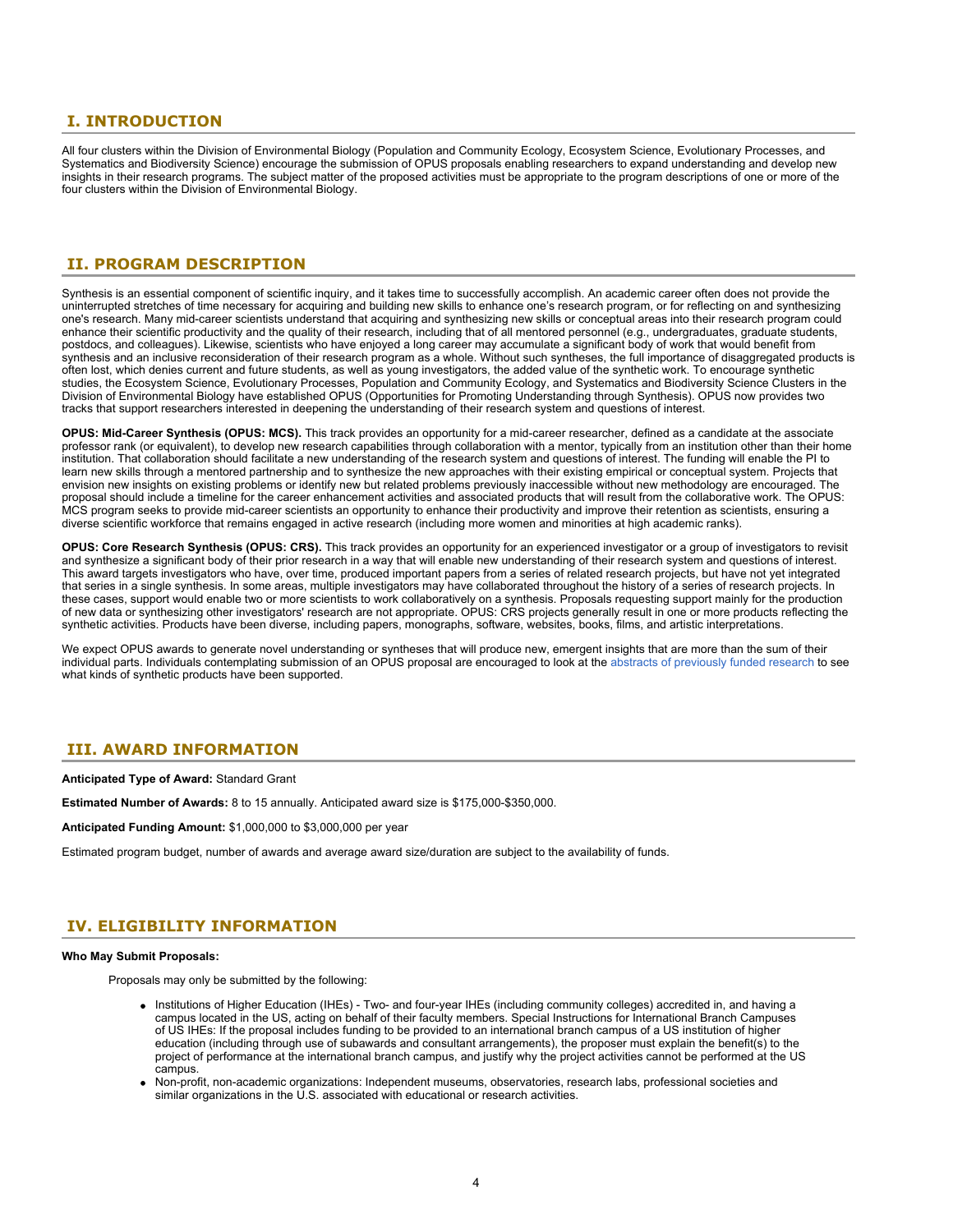#### **Who May Serve as PI:**

**OPUS: Mid-Career Synthesis (OPUS: MCS):** PIs must be at the Associate Professor rank (or equivalent; see Additional Eligibility Information).

**OPUS: Core Research Synthesis (OPUS: CRS):** There are no restrictions on who can be a PI. In cases where multiple scientists have worked collaboratively, an OPUS award will provide support for collaboration on a synthesis.

#### **Limit on Number of Proposals per Organization:**

There are no restrictions or limits.

#### **Limit on Number of Proposals per PI or Co-PI:**

There are no restrictions or limits.

#### **Additional Eligibility Info:**

#### **Additional Eligibility Info for the OPUS: MCS:**

**OPUS: MCS Mentor(s):** Before submission of the proposal, the candidate must identify a well-qualified mentor who will have a) extensive expertise and a solid track-record in the research area of interest to the candidate and b) an interest in the career development of the candidate and in the supervision of the candidate's research enhancement activities. Mentors must hold a faculty appointment or equivalent but can be at any academic rank. In some cases, a second mentor may be appropriate. Each mentor must demonstrate their commitment by providing a Letter of Collaboration (see details below under "Additional Supplementary Documentation"). **Each mentor should be included in the proposal as Other Senior Personne**l and must submit a biographical sketch and a completed COA template, and be entered on the Personnel List Spreadsheet (see details below). Partnerships between the candidate and mentor(s) that are mutually beneficial and complementary in terms of both research and career advancement are particularly encouraged.

**OPUS: MCS Tenure-Track Equivalency:** For a position to be considered a tenure-track-equivalent position, it must meet all of the following requirements: 1) the employing department or organization does not offer tenure-track positions to any new hires; 2) the employee is engaged in research in an area of science supported by DEB; 3) the employee has a continuing appointment that is expected to last the two years of a Mid-Career Synthesis grant; and 4) the proposed project relates to the employee's career goals and job responsibilities as well as to the goals of the department or organization.

### <span id="page-4-0"></span>**V. PROPOSAL PREPARATION AND SUBMISSION INSTRUCTIONS**

### **A. Proposal Preparation Instructions**

**Full Proposal Preparation Instructions**: Proposers may opt to submit proposals in response to this Program Solicitation via FastLane, Research.gov, or Grants cov.

- Full proposals submitted via FastLane: Proposals submitted in response to this program solicitation should be prepared and submitted in accordance with the general guidelines contained in the *NSF Proposal & Award Policies & Procedures Guide* (PAPPG). The complete text of the PAPPG is available electronically on the NSF website at: [https://www.nsf.gov/publications/pub\\_summ.jsp?ods\\_key=pappg](https://www.nsf.gov/publications/pub_summ.jsp?ods_key=pappg). Paper copies of the PAPPG may be obtained from the NSF Publications Clearinghouse, telephone (703) 292-8134 or by e-mail from [nsfpubs@nsf.gov](mailto:nsfpubs@nsf.gov). Proposers are reminded to identify this program solicitation number in the program solicitation block on the NSF Cover Sheet For Proposal to the National Science Foundation. Compliance with this requirement is critical to determining the relevant proposal processing guidelines. Failure to submit this information may delay processing.
- Full Proposals submitted via Research.gov: Proposals submitted in response to this program solicitation should be prepared and submitted in accordance with the general guidelines contained in the *NSF Proposal and Award Policies and Procedures Guide* (PAPPG). The complete text of the PAPPG is available electronically on the NSF website at: [https://www.nsf.gov/publications/pub\\_summ.jsp?ods\\_key=pappg](https://www.nsf.gov/publications/pub_summ.jsp?ods_key=pappg). Paper copies of the PAPPG may be obtained from the NSF Publications Clearinghouse, telephone (703) 292-8134 or by e-mail from [nsfpubs@nsf.gov](mailto:nsfpubs@nsf.gov). The Prepare New Proposal setup will prompt you for the program solicitation number.
- Full proposals submitted via Grants.gov: Proposals submitted in response to this program solicitation via Grants.gov should be prepared and submitted in accordance with the *NSF Grants.gov Application Guide: A Guide for the Preparation and Submission of NSF Applications via Grants.gov*. The complete text of the *NSF Grants.gov Application Guide* is available on the Grants.gov website and on the NSF website at: [\(https://www.nsf.gov/publications/pub\\_summ.jsp?ods\\_key=grantsgovguide](https://www.nsf.gov/publications/pub_summ.jsp?ods_key=grantsgovguide)). To obtain copies of the Application Guide and Application Forms Package, click on the Apply tab on the Grants.gov site, then click on the Apply Step 1: Download a Grant Application Package and Application Instructions link and enter the funding opportunity number, (the program solicitation number without the NSF prefix) and press the Download Package button. Paper copies of the Grants.gov Application Guide also may be obtained from the NSF Publications Clearinghouse, telephone (703) 292-8134 or by e-mail from [nsfpubs@nsf.gov](mailto:nsfpubs@nsf.gov).

In determining which method to utilize in the electronic preparation and submission of the proposal, please note the following:

Collaborative Proposals. All collaborative proposals submitted as separate submissions from multiple organizations must be submitted via FastLane or Research.gov. PAPPG Chapter II.D.3 provides additional information on collaborative proposals.

See PAPPG Chapter II.C.2 for guidance on the required sections of a full research proposal submitted to NSF. Please note that the proposal preparation instructions provided in this program solicitation may deviate from the PAPPG instructions.

The following instructions deviate from or supplement the guidance in the PAPPG and NSF Grants.gov Application Guide: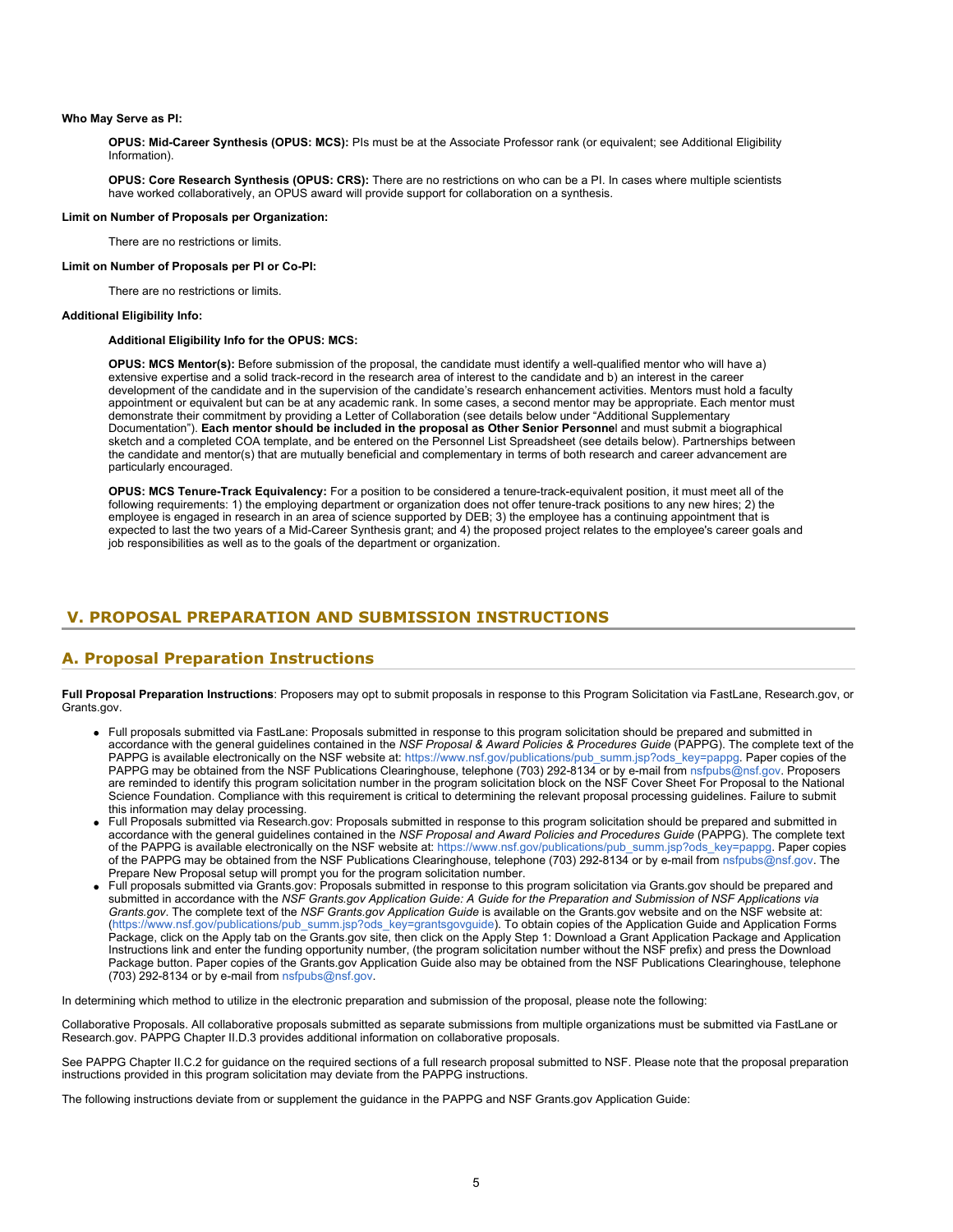#### **OPUS: Mid-Career Synthesis (OPUS: MCS)**

- 1. **The title** of an OPUS: Mid-Career Synthesis proposal must begin with "OPUS: MCS", followed by the substantive title.
- 2. The Project Description of an OPUS: MCS proposal is limited to **ten** pages.
- 3. **The Project Description** must include the following four sections:

**Section 1. Candidate's Past Research**: All OPUS: Mid-Career Synthesis proposals must describe the past (and current) research efforts and accomplishments of the candidate to NSF-DEB science. In this section, the candidate should include a list of no more than 6 publications. Each should be followed by a brief explanation of its importance, the PI's role in the research, and funding source. This discussion should be incorporated into the section on Results of Prior NSF Support. It is not necessary to list the full citation of these articles in the Project Description; full citations of the articles discussed should be listed as a separate group in the References Cited section (see below).

**Section 2. Candidate's Proposed Mentored Research and Training Plan:** All OPUS: Mid-Career Synthesis proposals must clearly justify the request for funding through this special program. The number of years at the Associate (or equivalent) rank, and evidence of exceptional service, teaching, or other activities that have decreased research productivity or competitiveness for extramural funding should be described. All proposals must also describe the scientific research and training enhancement experiences that will occur under the mentor's guidance. Details must be included on why expertise in new methods and/or new fields and the choice of sponsoring mentor(s) (and sponsoring laboratory and institution) would enhance the candidate's scholarship. The proposal should explain how mentoring will create "added value" for the candidate's research program, beyond that which could occur through a typical collaboration. It is expected that the candidate will devote some time at the mentor's institution for the career enhancement experience. Only in exceptional situations, which should be justified, should the mentor(s) be located at the same institution as that of the candidate. The candidate and mentor(s) should be engaged in a research project that addresses a fundamental question in DEB-related science. This section should also include a timeline for career enhancement activities and associated products.

**Section 3: Candidate's Long-Term Career Plans:** This forward-looking section should describe how the proposed work builds upon past (and current) research and scientific accomplishments of the candidate to enable a productive long-term scientific career extending well beyond the award period.

**Section 4: Broader Impacts:** Broader Impacts must be described in a separate section, following guidance in the PAPPG.

- 4. **The References Cited** section must include references to the articles discussed in Item 3, Section 1 above, grouped separately under a heading labeled "Past Research".
- 5. **Biographical Sketches:** The Principal Investigator and each mentor/sponsoring scientist must submit a biographical sketch. The biographical sketches should be prepared following the instructions in the PAPPG.
- 6. **Additional Supplementary Documentation Required for Mid-Career Synthesis Proposals:**

*Scan the signed original(s) of the following document(s) and upload the scanned document as a PDF file into the Supplementary Documents section of the proposal. Do not send paper copies to NSF. All documents must be submitted with the proposal in FastLane or Grants.gov by the deadline. Requests for letters should be made by the PI well in advance of the proposal submission deadline because they must be included at the time of submission.*

- a. **Letter of Collaboration by Mentor(s):** A letter documenting an intent to collaborate is required from the Mentor/Sponsoring Scientist. Any proposal submitted without this letter(s) will be returned without review. If there is more than one mentor, each person should include a letter. Mentors must hold a faculty appointment or equivalent, but can be at any academic rank. Each Letter of Collaboration should confirm that the candidate has discussed in detail the plans in the Mid-Career Synthesis proposal. The letter must be on letterhead, signed, and no more than 2 pages in length. The content should include:
	- A brief description of the research projects in the host research group(s);
	- A description of how the research and training plan for the applicant would fit into and complement ongoing research of the mentor(s);
	- A description of the role the mentor will play in the proposed research training and mentorship plans, including any training courses, laboratory training components, etc.; and
	- An acknowledgement that the mentor and PI have discussed and agree on the plans as written in the Mid-Career Synthesis proposal.
- b. **Departmental Letter:** To demonstrate the department's support of the Mid-Career Synthesis PI, the proposal must include one letter from the candidate's department head (or equivalent organizational official) demonstrating commitment to the candidate's research career enhancement. Any proposal that does not include a Departmental Letter will be returned without review. The Departmental Letter should be no more than 2 pages in length, on letterhead, and signed. The letter will be included as part of the consideration of the overall merits of the proposal and must include:
	- A discussion of the past successes of the candidate in terms of scholarship, teaching, and mentorship of students, faculty, etc.;
	- A description of how the duties of the candidate (research, service, and training) will be balanced during the award duration, especially since awards will require the candidate to spend some time at the mentor's institution for the career enhancement experience; and
	- An assessment of the potential contribution of the proposed activity to the candidate's advancement of their academic and research program.

#### 7. **Single Copy Documents**

- **Collaborators & Other Affiliations (COA) Information.** As detailed in the PAPPG (II.C.1.e), information regarding collaborators and other affiliations must be provided for each individual who has a biographical sketch in this proposal. If you have correctly added biographical sketches for all persons, there should be a separate space within Single Copy Documents to upload each individual's file. The COA information must be provided through use of the [COA template](https://nsf.gov/bfa/dias/policy/coa.jsp).
- **Suggested Reviewers.** PIs are encouraged to provide a list of suggested reviewers, including the individuals' names, institutions, and areas of expertise, email addresses, and URLs if available. Please ensure no one on this list has a conflict with the proposal.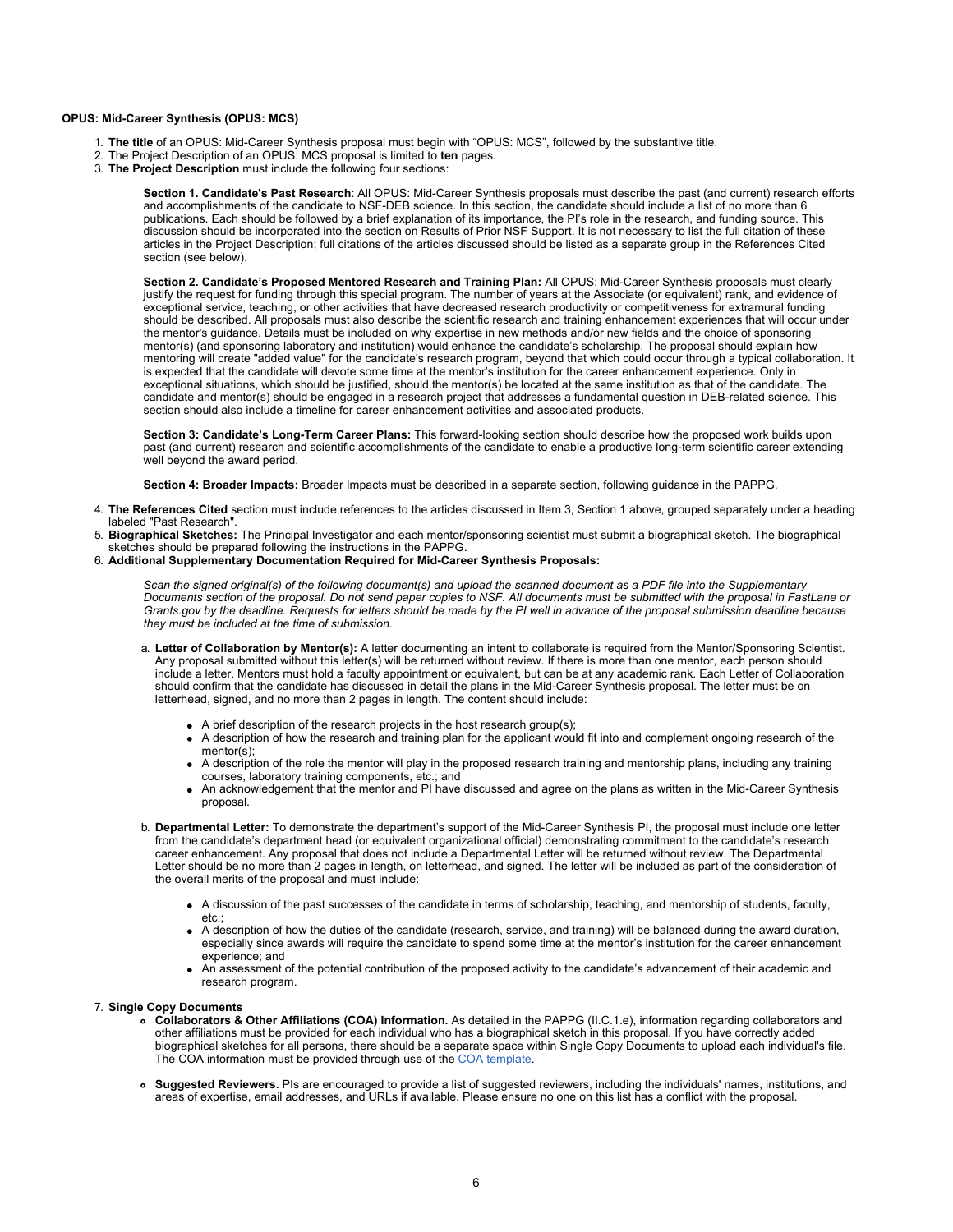<span id="page-6-1"></span>8. Personnel List Spreadsheet: The spreadsheet template can be found at<https://www.nsf.gov/bio/deb/debpersonnellist.xlsx>. Please read the instructions carefully. Using the template, compile an Excel file that provides information for all persons identified in the proposal as: "PI or co-PI" (i.e., those listed on the cover page); "Other Senior Personnel/Subawardee"; or "Other Personnel" (including the mentor/sponsoring scientist) who have a biosketch included in the proposal. Only one spreadsheet should be submitted per project. All participants in a multi-institutional collaborative proposal should be included on the lead proposal's Personnel List Spreadsheet. The file **must include the FastLane proposal ID assigned after submission of your proposal (i.e., not the Temporary ID # or Grants.gov ID #)**. Once completed, the file should be submitted by email to [debtemplate@nsf.gov](mailto:debtemplate@nsf.gov) **within one business day** of proposal submission.

#### **OPUS: Core Research Synthesis (OPUS: CRS)**

- 1. **The title** of an OPUS: Core Research Synthesis proposal must begin with "OPUS: CRS", followed by the substantive title.
- 2. **The Project Description** of an OPUS: CRS proposal is limited to **ten** pages.
- 3. **The Project Description** must include:

**Section 1: Candidate's Past Research:** This section should provide evidence of a series of related research projects that have resulted in merit-reviewed articles ("Core Articles") and represents a significant body of work, but that have not been integrated within a single synthetic product. This discussion should be incorporated into the section on Results of Prior NSF Support. It is not necessary to list references to these articles in the Project Description; full citations of the articles discussed should be listed as a separate group in the References Cited section (see below).

**Section 2: Candidate's Proposed Research Synthesis Plan:** This section should present a compelling argument for the synthesis of the PI's research presented in the Core Articles. This plan should outline a process by which results and insights from accomplished work will be integrated into a new synthesis. Particular emphasis should be placed on the "added value" that this body of research will take on as a result of this synthesis. A specific plan for management of time should be included. The generation of new experimental data or the synthesis of other investigators' research is not appropriate for OPUS: CRS support.

**Section 3: Broader Impacts and OPUS Products:** The project description should outline plans for a well-defined, widely accessible and disseminated product (or products) useful to current and future students and colleagues. This product should serve to provide added value to the existing body of Core Articles cited in the proposal. Additional plans for educational mentoring and outreach, the generation of infrastructure, and other appropriate broader impacts should be included here.

- 4. **The References Cited** must include references to the articles discussed in item 3, Section 1 above, grouped separately under a heading labeled "Core Articles".
- 5. **Single Copy Documents**
	- **Collaborators & Other Affiliations (COA) Information.** As detailed in the PAPPG (II.C.1.e), information regarding collaborators and other affiliations must be provided for each individual who has a biographical sketch in this proposal. If you have correctly added biographical sketches for all persons, there should be a separate space within Single Copy Documents to upload each individual's file. The COA information must be provided through use of the [COA template](https://nsf.gov/bfa/dias/policy/coa.jsp).
	- **Suggested Reviewers.** PIs are encouraged to provide a list of suggested reviewers, including the individuals' names, institutions, and areas of expertise, email addresses, and URLs if available. Please ensure no one on this list has a conflict with the proposal.
- 6. **Personnel List Spreadsheet:** The spreadsheet template can be found at<https://www.nsf.gov/bio/deb/debpersonnellist.xlsx>. Please read the instructions carefully. Using the template, compile an Excel file that provides information for all persons identified in the proposal as: "PI or co-PI" (i.e., those listed on the cover page); "Other Senior Personnel/Subawardee"; or "Other Personnel" who have a biosketch included in the proposal. Only one spreadsheet should be submitted per project. All participants in a multi-institutional collaborative proposal should be included on the lead proposal's Personnel List Spreadsheet. The file **must include the FastLane proposal ID assigned after submission of your proposal (i.e., not the Temporary ID # or Grants.gov ID #)**. Once completed, the file should be submitted by email to [debtemplate@nsf.gov](mailto:debtemplate@nsf.gov) **within one business day** of proposal submission.

### <span id="page-6-0"></span>**B. Budgetary Information**

#### **Cost Sharing:**

Inclusion of voluntary committed cost sharing is prohibited.

#### **Other Budgetary Limitations:**

Requests may be for up to two years. Direct costs are limited to:

- 1. Up to a total of 6.5 months salary plus fringe benefits for the PI may be requested. (NOTE: This is **not** a yearly amount; that is, a total of 6.5 months salary plus fringe benefits may be requested for a period spanning up to two years.) In cases where multiple investigators are involved, the total allowance of 6.5 months salary of the highest paid PI or co-PI may be distributed among investigators.
- 2. **For OPUS: MCS,** up to \$100,000 for direct costs other than PI salary plus fringe benefits. **For OPUS: CRS,** up to \$25,000 for direct costs other than PI salary plus fringe benefits.
- 3. In lieu of PI salary or in cases where investigators do not need a full 6.5 months of salary to carry out the synthesis activities, the equivalent amount of money may be requested to support students, technicians or others who can directly support the PI's synthesis activities. In such cases, funds for PI salary and technical or other support may be flexibly allocated but may not exceed the total of 1) and 2) above. Discussion of such plans with a program director prior to proposal submission is highly recommended.
- 4. PIs who have substantial ongoing support from any source should contact a program director prior to submission of an OPUS proposal.

### **C. Due Dates**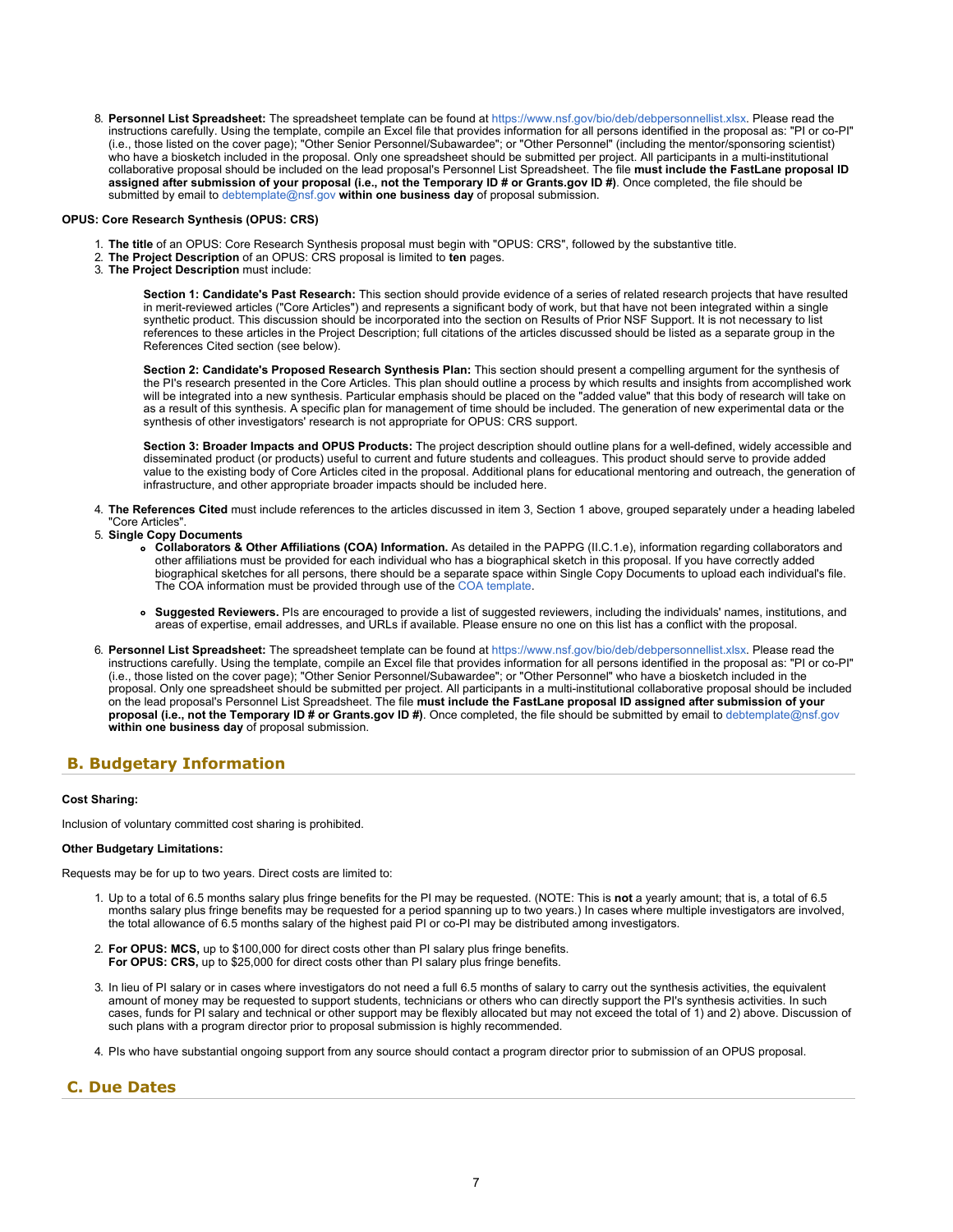- **Full Proposal Deadline(s)** (due by 5 p.m. submitter's local time):
	- August 28, 2019
	- August 03, 2020
	- First Monday in August, Annually Thereafter

### <span id="page-7-0"></span>**D. FastLane/Research.gov/Grants.gov Requirements**

#### **For Proposals Submitted Via FastLane or Research.gov:**

To prepare and submit a proposal via FastLane, see detailed technical instructions available at: <https://www.fastlane.nsf.gov/a1/newstan.htm>. To prepare and submit a proposal via Research.gov, see detailed technical instructions available at: [https://www.research.gov/research-portal/appmanager/base/desktop?](https://www.research.gov/research-portal/appmanager/base/desktop?_nfpb=true&_pageLabel=research_node_display&_nodePath=/researchGov/Service/Desktop/ProposalPreparationandSubmission.html) [\\_nfpb=true&\\_pageLabel=research\\_node\\_display&\\_nodePath=/researchGov/Service/Desktop/ProposalPreparationandSubmission.html](https://www.research.gov/research-portal/appmanager/base/desktop?_nfpb=true&_pageLabel=research_node_display&_nodePath=/researchGov/Service/Desktop/ProposalPreparationandSubmission.html). For FastLane or Research.gov user support, call the FastLane and Research.gov Help Desk at 1-800-673-6188 or e-mail [fastlane@nsf.gov](mailto:fastlane@nsf.gov) or [rgov@nsf.gov](mailto:rgov@nsf.gov). The FastLane and Research.gov Help Desk answers general technical questions related to the use of the FastLane and Research.gov systems. Specific questions related to this program solicitation should be referred to the NSF program staff contact(s) listed in Section VIII of this funding opportunity.

#### **For Proposals Submitted Via Grants.gov:**

Before using Grants.gov for the first time, each organization must register to create an institutional profile. Once registered, the applicant's organization can then apply for any federal grant on the Grants.gov website. Comprehensive information about using Grants.gov is available on the Grants.gov Applicant Resources webpage:<https://www.grants.gov/web/grants/applicants.html>. In addition, the NSF Grants.gov Application Guide (see link in Section V.A) provides instructions regarding the technical preparation of proposals via Grants.gov. For Grants.gov user support, contact the Grants.gov Contact Center at 1-800-518-4726 or by email: [support@grants.gov.](mailto:support@grants.gov) The Grants.gov Contact Center answers general technical questions related to the use of Grants.gov. Specific questions related to this program solicitation should be referred to the NSF program staff contact(s) listed in Section VIII of this solicitation.

*Submitting the Proposal:* Once all documents have been completed, the Authorized Organizational Representative (AOR) must submit the application to Grants.gov and verify the desired funding opportunity and agency to which the application is submitted. The AOR must then sign and submit the application to Grants.gov. The completed application will be transferred to the NSF FastLane system for further processing.

Proposers that submitted via FastLane or Research.gov may use Research.gov to verify the status of their submission to NSF. For proposers that submitted via Grants.gov, until an application has been received and validated by NSF, the Authorized Organizational Representative may check the status of an application on Grants.gov. After proposers have received an e-mail notification from NSF, Research.gov should be used to check the status of an application.

### <span id="page-7-1"></span>**VI. NSF PROPOSAL PROCESSING AND REVIEW PROCEDURES**

Proposals received by NSF are assigned to the appropriate NSF program for acknowledgement and, if they meet NSF requirements, for review. All proposals are carefully reviewed by a scientist, engineer, or educator serving as an NSF Program Officer, and usually by three to ten other persons outside NSF either as *ad hoc* reviewers, panelists, or both, who are experts in the particular fields represented by the proposal. These reviewers are selected by Program Officers charged with oversight of the review process. Proposers are invited to suggest names of persons they believe are especially well qualified to review the proposal and/or persons they would prefer not review the proposal. These suggestions may serve as one source in the reviewer selection process at the Program Officer's discretion. Submission of such names, however, is optional. Care is taken to ensure that reviewers have no conflicts of interest with the proposal. In addition, Program Officers may obtain comments from site visits before recommending final action on proposals. Senior NSF staff further review recommendations for awards. A flowchart that depicts the entire NSF proposal and award process (and associated timeline) is included in PAPPG Exhibit III-1.

A comprehensive description of the Foundation's merit review process is available on the NSF website at: [https://www.nsf.gov/bfa/dias/policy/merit\\_review/](https://www.nsf.gov/bfa/dias/policy/merit_review/).

Proposers should also be aware of core strategies that are essential to the fulfillment of NSF's mission, as articulated in *[Building the Future: Investing in](https://www.nsf.gov/publications/pub_summ.jsp?ods_key=nsf18045) [Discovery and Innovation - NSF Strategic Plan for Fiscal Years \(FY\) 2018 – 2022](https://www.nsf.gov/publications/pub_summ.jsp?ods_key=nsf18045)*. These strategies are integrated in the program planning and implementation process, of which proposal review is one part. NSF's mission is particularly well-implemented through the integration of research and education and broadening participation in NSF programs, projects, and activities.

One of the strategic objectives in support of NSF's mission is to foster integration of research and education through the programs, projects, and activities it supports at academic and research institutions. These institutions must recruit, train, and prepare a diverse STEM workforce to advance the frontiers of science and participate in the U.S. technology-based economy. NSF's contribution to the national innovation ecosystem is to provide cutting-edge research under the guidance of the Nation's most creative scientists and engineers. NSF also supports development of a strong science, technology, engineering, and mathematics (STEM) workforce by investing in building the knowledge that informs improvements in STEM teaching and learning.

NSF's mission calls for the broadening of opportunities and expanding participation of groups, institutions, and geographic regions that are underrepresented in STEM disciplines, which is essential to the health and vitality of science and engineering. NSF is committed to this principle of diversity and deems it central to the programs, projects, and activities it considers and supports.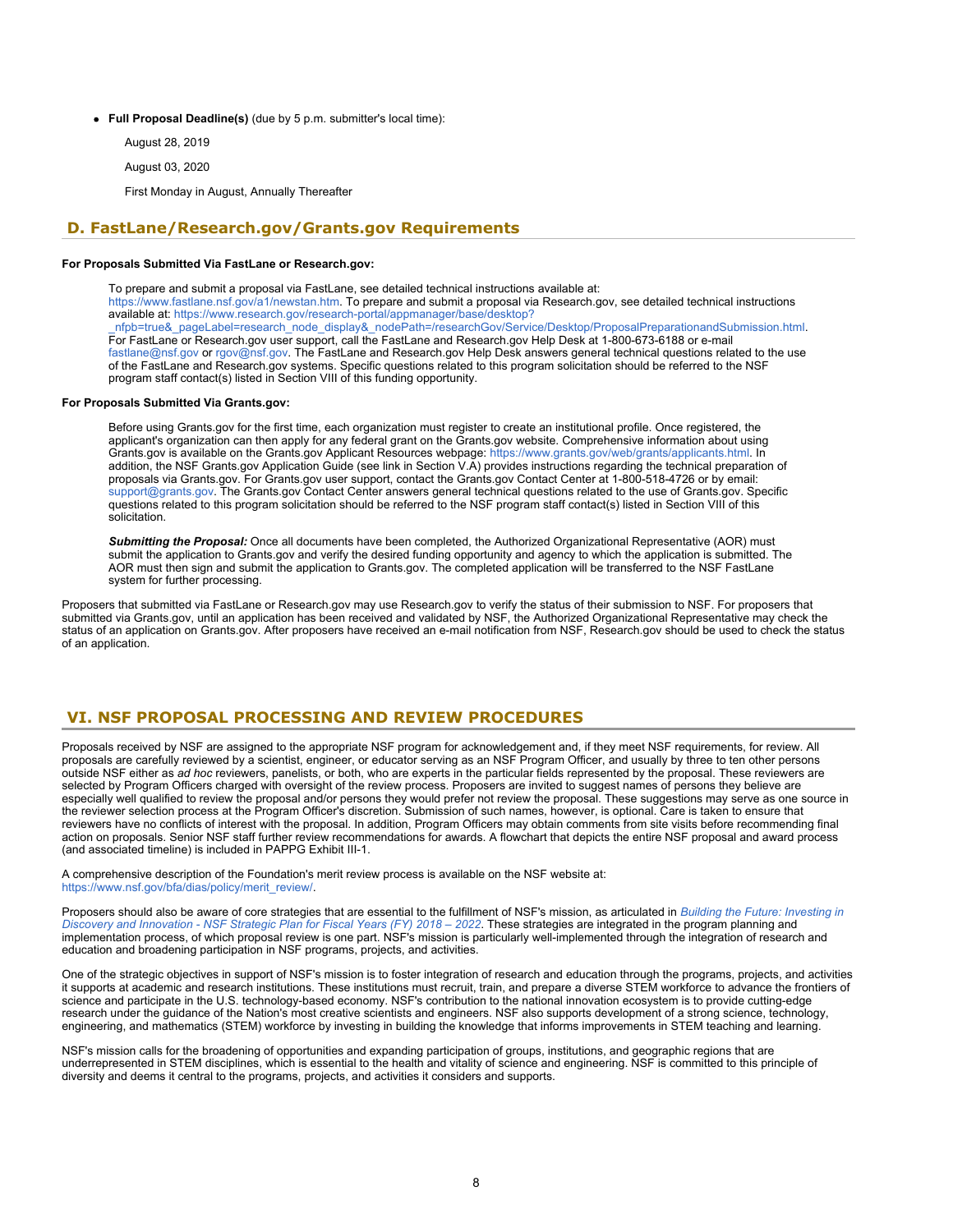# <span id="page-8-0"></span>**A. Merit Review Principles and Criteria**

The National Science Foundation strives to invest in a robust and diverse portfolio of projects that creates new knowledge and enables breakthroughs in understanding across all areas of science and engineering research and education. To identify which projects to support, NSF relies on a merit review process that incorporates consideration of both the technical aspects of a proposed project and its potential to contribute more broadly to advancing NSF's mission "to promote the progress of science; to advance the national health, prosperity, and welfare; to secure the national defense; and for other purposes." NSF makes every effort to conduct a fair, competitive, transparent merit review process for the selection of projects.

#### **1. Merit Review Principles**

These principles are to be given due diligence by PIs and organizations when preparing proposals and managing projects, by reviewers when reading and evaluating proposals, and by NSF program staff when determining whether or not to recommend proposals for funding and while overseeing awards. Given that NSF is the primary federal agency charged with nurturing and supporting excellence in basic research and education, the following three principles apply:

- All NSF projects should be of the highest quality and have the potential to advance, if not transform, the frontiers of knowledge.
- NSF projects, in the aggregate, should contribute more broadly to achieving societal goals. These "Broader Impacts" may be accomplished through the research itself, through activities that are directly related to specific research projects, or through activities that are supported by, but are complementary to, the project. The project activities may be based on previously established and/or innovative methods and approaches, but in either case must be well justified.
- Meaningful assessment and evaluation of NSF funded projects should be based on appropriate metrics, keeping in mind the likely correlation between the effect of broader impacts and the resources provided to implement projects. If the size of the activity is limited, evaluation of that activity in isolation is not likely to be meaningful. Thus, assessing the effectiveness of these activities may best be done at a higher, more aggregated, level than the individual project.

With respect to the third principle, even if assessment of Broader Impacts outcomes for particular projects is done at an aggregated level, PIs are expected to be accountable for carrying out the activities described in the funded project. Thus, individual projects should include clearly stated goals, specific descriptions of the activities that the PI intends to do, and a plan in place to document the outputs of those activities.

These three merit review principles provide the basis for the merit review criteria, as well as a context within which the users of the criteria can better understand their intent.

#### **2. Merit Review Criteria**

All NSF proposals are evaluated through use of the two National Science Board approved merit review criteria. In some instances, however, NSF will employ additional criteria as required to highlight the specific objectives of certain programs and activities.

The two merit review criteria are listed below. **Both** criteria are to be given **full consideration** during the review and decision-making processes; each criterion is necessary but neither, by itself, is sufficient. Therefore, proposers must fully address both criteria. (PAPPG Chapter II.C.2.d(i). contains additional information for use by proposers in development of the Project Description section of the proposal). Reviewers are strongly encouraged to review the criteria, including PAPPG Chapter II.C.2.d(i), prior to the review of a proposal.

When evaluating NSF proposals, reviewers will be asked to consider what the proposers want to do, why they want to do it, how they plan to do it, how they will know if they succeed, and what benefits could accrue if the project is successful. These issues apply both to the technical aspects of the proposal and the way in which the project may make broader contributions. To that end, reviewers will be asked to evaluate all proposals against two criteria:

- **Intellectual Merit:** The Intellectual Merit criterion encompasses the potential to advance knowledge; and
- **Broader Impacts:** The Broader Impacts criterion encompasses the potential to benefit society and contribute to the achievement of specific, desired societal outcomes.

The following elements should be considered in the review for both criteria:

- 1. What is the potential for the proposed activity to
	- a. Advance knowledge and understanding within its own field or across different fields (Intellectual Merit); and
	- b. Benefit society or advance desired societal outcomes (Broader Impacts)?
- 2. To what extent do the proposed activities suggest and explore creative, original, or potentially transformative concepts?
- 3. Is the plan for carrying out the proposed activities well-reasoned, well-organized, and based on a sound rationale? Does the plan incorporate a mechanism to assess success?
- 4. How well qualified is the individual, team, or organization to conduct the proposed activities?
- 5. Are there adequate resources available to the PI (either at the home organization or through collaborations) to carry out the proposed activities?

Broader impacts may be accomplished through the research itself, through the activities that are directly related to specific research projects, or through activities that are supported by, but are complementary to, the project. NSF values the advancement of scientific knowledge and activities that contribute to achievement of societally relevant outcomes. Such outcomes include, but are not limited to: full participation of women, persons with disabilities, and underrepresented minorities in science, technology, engineering, and mathematics (STEM); improved STEM education and educator development at any level; increased public scientific literacy and public engagement with science and technology; improved well-being of individuals in society; development of a diverse, globally competitive STEM workforce; increased partnerships between academia, industry, and others; improved national security; increased economic competitiveness of the United States; and enhanced infrastructure for research and education.

Proposers are reminded that reviewers will also be asked to review the Data Management Plan and the Postdoctoral Researcher Mentoring Plan, as appropriate.

#### **Additional Solicitation Specific Review Criteria**

Reviewers will be instructed to evaluate OPUS proposals using the following additional criteria:

1. Potential of the proposed activity to generate new understanding or a new research agenda as a result of synthetic analyses.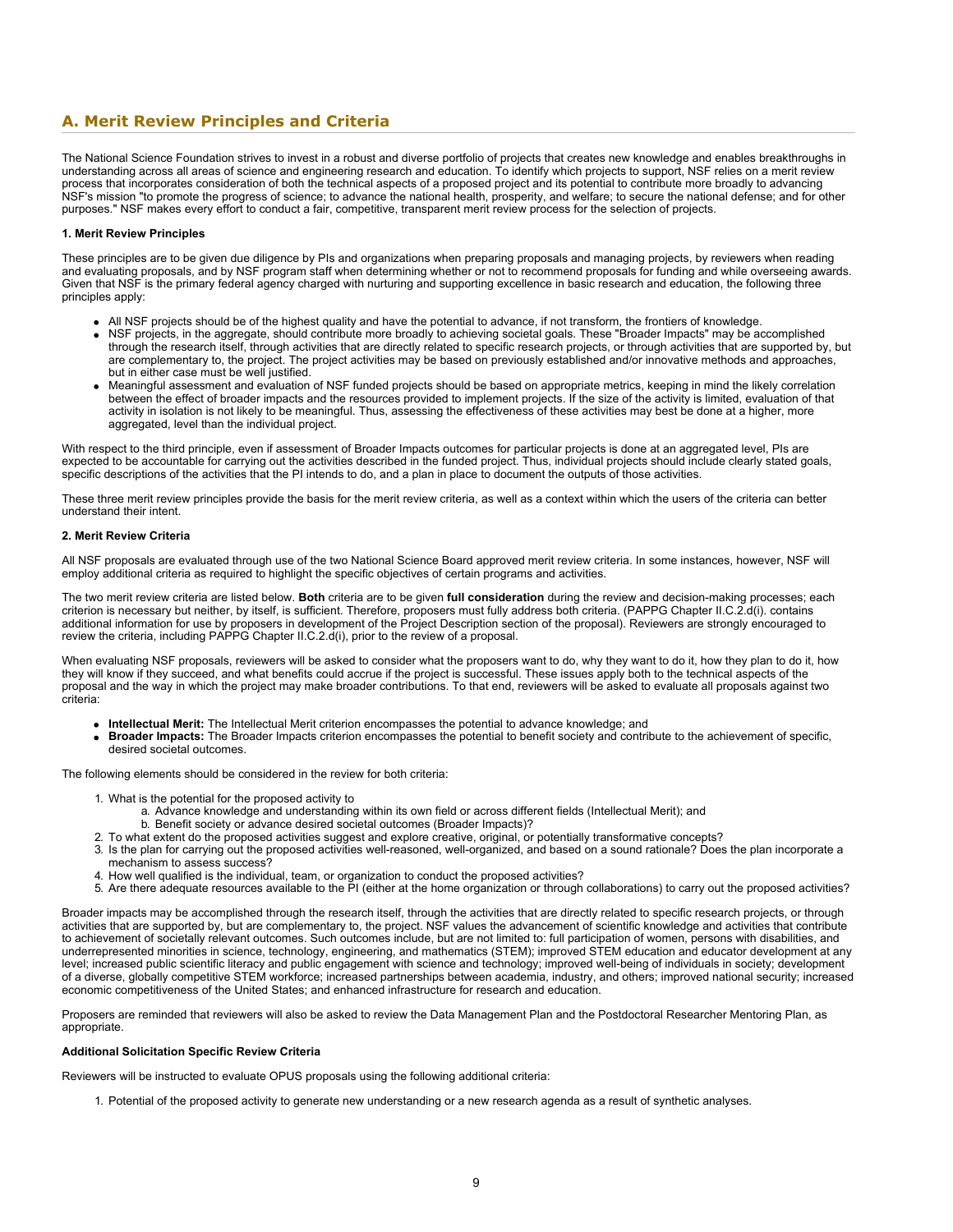2. For both OPUS: MCS and OPUS: CRS proposals, student training, outreach, and other activities may be included as broader impacts but must involve aspects of the proposed synthesis activities. Broader impacts for OPUS: CRS proposals may differ somewhat from those of standard research proposals. A successful OPUS: CRS project may itself constitute a major broader impact if it generates new understanding or new research directions in a particular field.

### <span id="page-9-0"></span>**B. Review and Selection Process**

Proposals submitted in response to this program solicitation will be reviewed by Ad hoc Review and/or Panel Review.

Reviewers will be asked to evaluate proposals using two National Science Board approved merit review criteria and, if applicable, additional program specific criteria. A summary rating and accompanying narrative will generally be completed and submitted by each reviewer and/or panel. The Program Officer assigned to manage the proposal's review will consider the advice of reviewers and will formulate a recommendation.

After scientific, technical and programmatic review and consideration of appropriate factors, the NSF Program Officer recommends to the cognizant Division Director whether the proposal should be declined or recommended for award. NSF strives to be able to tell applicants whether their proposals have been declined or recommended for funding within six months. Large or particularly complex proposals or proposals from new awardees may require additional review and processing time. The time interval begins on the deadline or target date, or receipt date, whichever is later. The interval ends when the Division Director acts upon the Program Officer's recommendation.

After programmatic approval has been obtained, the proposals recommended for funding will be forwarded to the Division of Grants and Agreements for review of business, financial, and policy implications. After an administrative review has occurred, Grants and Agreements Officers perform the processing and issuance of a grant or other agreement. Proposers are cautioned that only a Grants and Agreements Officer may make commitments, obligations or awards on behalf of NSF or authorize the expenditure of funds. No commitment on the part of NSF should be inferred from technical or budgetary discussions with a NSF Program Officer. A Principal Investigator or organization that makes financial or personnel commitments in the absence of a grant or cooperative agreement signed by the NSF Grants and Agreements Officer does so at their own risk.

Once an award or declination decision has been made, Principal Investigators are provided feedback about their proposals. In all cases, reviews are treated as confidential documents. Verbatim copies of reviews, excluding the names of the reviewers or any reviewer-identifying information, are sent to the Principal Investigator/Project Director by the Program Officer. In addition, the proposer will receive an explanation of the decision to award or decline funding.

### <span id="page-9-1"></span>**VII. AWARD ADMINISTRATION INFORMATION**

### <span id="page-9-2"></span>**A. Notification of the Award**

Notification of the award is made to the submitting organization by a Grants Officer in the Division of Grants and Agreements. Organizations whose proposals are declined will be advised as promptly as possible by the cognizant NSF Program administering the program. Verbatim copies of reviews, not including the identity of the reviewer, will be provided automatically to the Principal Investigator. (See Section VI.B. for additional information on the review process.)

### <span id="page-9-3"></span>**B. Award Conditions**

An NSF award consists of: (1) the award notice, which includes any special provisions applicable to the award and any numbered amendments thereto; (2) the budget, which indicates the amounts, by categories of expense, on which NSF has based its support (or otherwise communicates any specific approvals or disapprovals of proposed expenditures); (3) the proposal referenced in the award notice; (4) the applicable award conditions, such as Grant General Conditions (GC-1)\*; or Research Terms and Conditions\* and (5) any announcement or other NSF issuance that may be incorporated by reference in the award notice. Cooperative agreements also are administered in accordance with NSF Cooperative Agreement Financial and Administrative Terms and Conditions (CA-FATC) and the applicable Programmatic Terms and Conditions. NSF awards are electronically signed by an NSF Grants and Agreements Officer and transmitted electronically to the organization via e-mail.

\*These documents may be accessed electronically on NSF's Website at [https://www.nsf.gov/awards/managing/award\\_conditions.jsp?org=NSF](https://www.nsf.gov/awards/managing/award_conditions.jsp?org=NSF). Paper copies may be obtained from the NSF Publications Clearinghouse, telephone (703) 292-8134 or by e-mail from [nsfpubs@nsf.gov.](mailto:nsfpubs@nsf.gov)

More comprehensive information on NSF Award Conditions and other important information on the administration of NSF awards is contained in the NSF *Proposal & Award Policies & Procedures Guide* (PAPPG) Chapter VII, available electronically on the NSF Website at [https://www.nsf.gov/publications/pub\\_summ.jsp?ods\\_key=pappg.](https://www.nsf.gov/publications/pub_summ.jsp?ods_key=pappg)

# <span id="page-9-4"></span>**C. Reporting Requirements**

For all multi-year grants (including both standard and continuing grants), the Principal Investigator must submit an annual project report to the cognizant Program Officer no later than 90 days prior to the end of the current budget period. (Some programs or awards require submission of more frequent project reports). No later than 120 days following expiration of a grant, the PI also is required to submit a final project report, and a project outcomes report for the general public.

Failure to provide the required annual or final project reports, or the project outcomes report, will delay NSF review and processing of any future funding increments as well as any pending proposals for all identified PIs and co-PIs on a given award. PIs should examine the formats of the required reports in advance to assure availability of required data.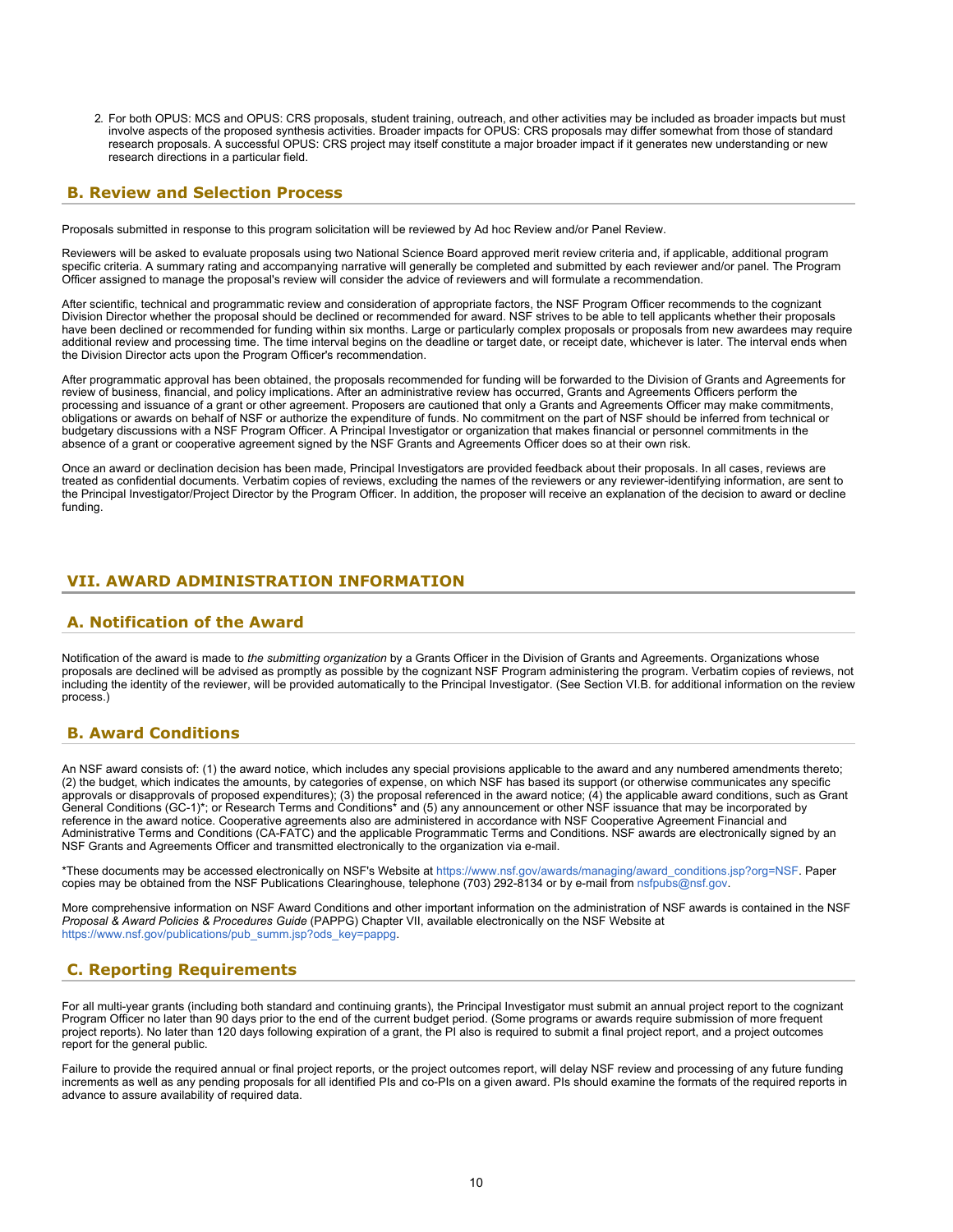PIs are required to use NSF's electronic project-reporting system, available through Research.gov, for preparation and submission of annual and final project reports. Such reports provide information on accomplishments, project participants (individual and organizational), publications, and other specific products and impacts of the project. Submission of the report via Research.gov constitutes certification by the PI that the contents of the report are accurate and complete. The project outcomes report also must be prepared and submitted using Research.gov. This report serves as a brief summary, prepared specifically for the public, of the nature and outcomes of the project. This report will be posted on the NSF website exactly as it is submitted by the PI.

More comprehensive information on NSF Reporting Requirements and other important information on the administration of NSF awards is contained in the *NSF Proposal & Award Policies & Procedures Guide* (PAPPG) Chapter VII, available electronically on the NSF Website at [https://www.nsf.gov/publications/pub\\_summ.jsp?ods\\_key=pappg.](https://www.nsf.gov/publications/pub_summ.jsp?ods_key=pappg)

### <span id="page-10-0"></span>**VIII. AGENCY CONTACTS**

*Please note that the program contact information is current at the time of publishing. See program website for any updates to the points of contact.*

General inquiries regarding this program should be made to:

- Leslie J. Rissler, telephone: (703) 292-4628, email: [lrissler@nsf.gov](mailto:lrissler@nsf.gov)
- Daniel S. Gruner, telephone: (703) 292-7946, email: [dgruner@nsf.gov](mailto:dgruner@nsf.gov)
- Ford Ballantyne, telephone: (703) 292-8037, email: [fballant@nsf.gov](mailto:fballant@nsf.gov)
- Amanda Ingram, telephone: (703) 292-4811, email: [aingram@nsf.gov](mailto:aingram@nsf.gov)

For questions related to the use of FastLane or Research.gov, contact:

FastLane and Research.gov Help Desk: 1-800-673-6188

FastLane Help Desk e-mail: [fastlane@nsf.gov](mailto:fastlane@nsf.gov).

Research.gov Help Desk e-mail: [rgov@nsf.gov](mailto:rgov@nsf.gov)

For questions relating to Grants.gov contact:

Grants.gov Contact Center: If the Authorized Organizational Representatives (AOR) has not received a confirmation message from Grants.gov within 48 hours of submission of application, please contact via telephone: 1-800-518-4726; e-mail: [support@grants.gov.](mailto:support@grants.gov)

# <span id="page-10-1"></span>**IX. OTHER INFORMATION**

The NSF website provides the most comprehensive source of information on NSF Directorates (including contact information), programs and funding opportunities. Use of this website by potential proposers is strongly encouraged. In addition, "NSF Update" is an information-delivery system designed to keep potential proposers and other interested parties apprised of new NSF funding opportunities and publications, important changes in proposal and award policies and procedures, and upcoming NSF [Grants Conferences](https://www.nsf.gov/bfa/dias/policy/outreach.jsp). Subscribers are informed through e-mail or the user's Web browser each time new publications are issued that match their identified interests. "NSF Update" also is available on [NSF's website](https://www.nsf.gov/cgi-bin/goodbye?https://public.govdelivery.com/accounts/USNSF/subscriber/new?topic_id=USNSF_179).

Grants.gov provides an additional electronic capability to search for Federal government-wide grant opportunities. NSF funding opportunities may be accessed via this mechanism. Further information on Grants.gov may be obtained at [https://www.grants.gov.](https://www.grants.gov/)

### **ABOUT THE NATIONAL SCIENCE FOUNDATION**

The National Science Foundation (NSF) is an independent Federal agency created by the National Science Foundation Act of 1950, as amended (42 USC 1861-75). The Act states the purpose of the NSF is "to promote the progress of science; [and] to advance the national health, prosperity, and welfare by supporting research and education in all fields of science and engineering."

NSF funds research and education in most fields of science and engineering. It does this through grants and cooperative agreements to more than 2,000 colleges, universities, K-12 school systems, businesses, informal science organizations and other research organizations throughout the US. The Foundation accounts for about one-fourth of Federal support to academic institutions for basic research.

NSF receives approximately 55,000 proposals each year for research, education and training projects, of which approximately 11,000 are funded. In addition, the Foundation receives several thousand applications for graduate and postdoctoral fellowships. The agency operates no laboratories itself but does support National Research Centers, user facilities, certain oceanographic vessels and Arctic and Antarctic research stations. The Foundation also supports cooperative research between universities and industry, US participation in international scientific and engineering efforts, and educational activities at every academic level.